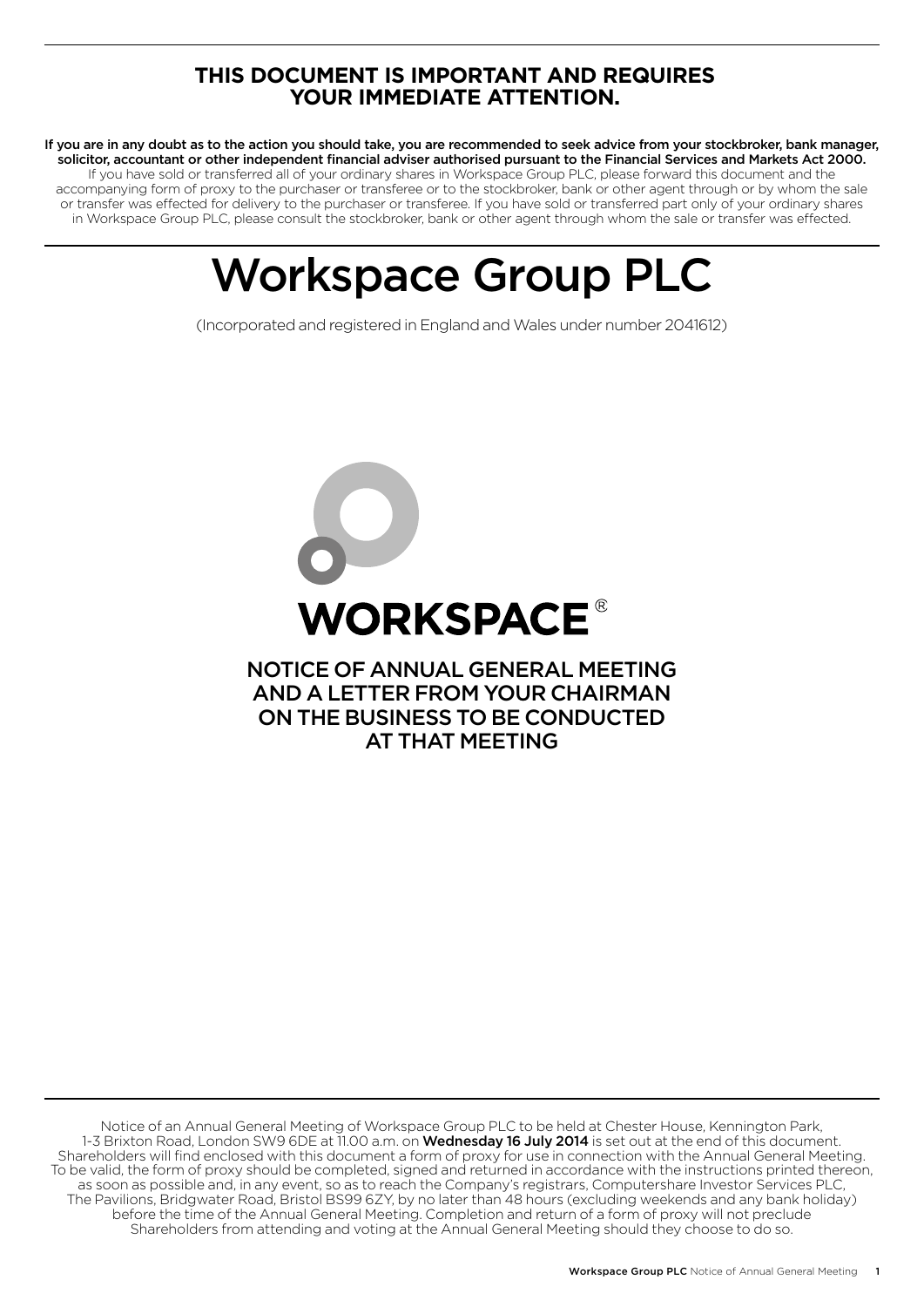## **DEFINITIONS**

In this document, except where the context otherwise requires, the following expressions shall have the following meanings:

| 2014 Annual Remuneration Report         | the remuneration report contained on pages 55 to 72 of the Annual Report and Accounts;                                                                                                                |
|-----------------------------------------|-------------------------------------------------------------------------------------------------------------------------------------------------------------------------------------------------------|
| <b>ABI</b>                              | the Association of British Insurers;                                                                                                                                                                  |
| <b>AGM or Annual General Meeting</b>    | the annual general meeting of the Company convened for Wednesday 16 July 2014,<br>notice of which is set out at the end of this document, or any reconvened meeting<br>following adjournment thereof; |
| <b>Annual Report and Accounts</b>       | the annual report and accounts of the Company for the financial year ended<br>31 March 2014 and the reports of the Directors and auditors thereon;                                                    |
| <b>Articles</b>                         | the articles of association of the Company currently in force;                                                                                                                                        |
| <b>Board or Directors</b>               | the directors of the Company for the time being;                                                                                                                                                      |
| Code                                    | the UK Corporate Governance Code;                                                                                                                                                                     |
| Company                                 | Workspace Group PLC;                                                                                                                                                                                  |
| <b>Ordinary Shares</b>                  | the ordinary shares of £1.00 each in the capital of the Company;                                                                                                                                      |
| <b>Remuneration Policy</b>              | the Directors' remuneration policy found on pages 57 to 62 of the 2014<br>Annual Remuneration Report;                                                                                                 |
| <b>Shareholders</b>                     | holders of ordinary shares in the capital of the Company;                                                                                                                                             |
| <b>Shareholders' Rights Regulations</b> | the Shareholders' Rights Regulations 2009; and                                                                                                                                                        |
| the Act                                 | the Companies Act 2006.                                                                                                                                                                               |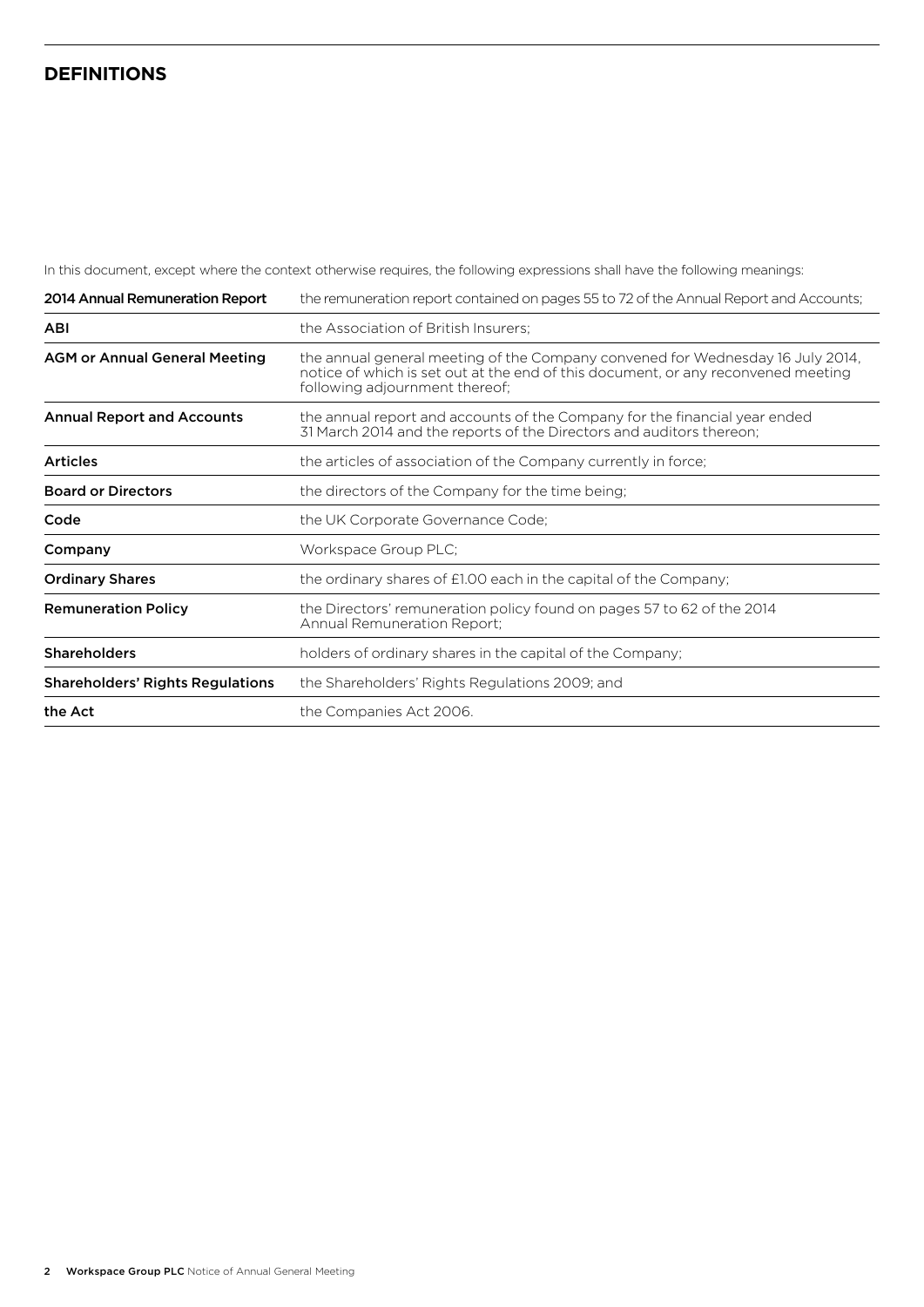

# Workspace Group PLC

(Incorporated and registered in England and Wales under number 2041612)

#### **Directors: Registered office:**

**Daniel Kitchen** (Non-Executive Chairman)<br>**Jamie Hopkins** (Chief Executive Officer) **Jamie Hopkins** (Chief Executive Officer)<br>**Graham Clemett** (Chief Financial Officer) **Graham Clemett** (Chief Financial Officer)<br>**Bernard Cragg** (Non-Executive Director **Bernard Cragg** (Non-Executive Director)<br>**Maria Moloney** (Non-Executive Director) **Maria Moloney** (Non-Executive Director)<br> **Chris Girling** (Non-Executive Director) **Chris Girling** (Non-Executive Director)<br>**Damon Russell** (Non-Executive Director) (Non-Executive Director)

To Shareholders and, for information only, to share option holders

13 June 2014

Dear Shareholder

#### **Notice of Annual General Meeting and explanation of business**

#### **INTRODUCTION**

I am pleased to invite you to the twenty-eighth annual general meeting of the Company, to be held at Chester House, Kennington Park, 1-3 Brixton Road, London SW9 6DE, at 11.00 a.m. on Wednesday 16 July 2014.

A formal notice convening the AGM is set out on pages 7 to 9 of this document and an explanation of each of the resolutions that the Directors will be proposing at the AGM is set out below.

#### **ANNUAL REPORT AND ACCOUNTS (RESOLUTION 1)**

The business of the AGM will begin with a resolution to receive and adopt the Annual Report and Accounts. Shareholders will have the opportunity to put any questions on the Annual Report and Accounts to the Board before the resolution is proposed at the AGM.

#### **APPROVAL OF THE DIRECTORS' REMUNERATION POLICY AND 2014 ANNUAL REMUNERATION REPORT (RESOLUTIONS 2 AND 3)**

In accordance with legal changes which came into effect on 1 October 2013, Resolution 2 seeks approval by shareholders for the Directors' Remuneration Policy, which may be found on pages 57 to 62 of the 2014 Annual Remuneration Report which is contained within the Annual Report and Accounts and sets out the Company's future policy on Directors' remuneration. If the Directors' Remuneration Policy is approved by Shareholders, any payment to a current or prospective Director or a payment for loss of office to a current or past Director must be consistent with the Directors' Remuneration Policy or have been approved by a resolution of the members of the Company. If the Directors' Remuneration Policy is approved and remains unchanged, it will be valid for a period of up to three years without any new shareholder approval being required. The Remuneration Policy will, subject to it receiving shareholder approval at the AGM, be effective immediately from the date of the AGM.

Resolution 3 seeks approval by shareholders for the 2014 Annual Remuneration Report for the year ended 31 March 2014 (other than the Directors Remuneration Policy), which can be found on pages 55 to 72 of the Annual Report and Accounts. The 2014 Annual Remuneration Report gives details of the remuneration of the Directors for the year ended 31 March 2014. The vote is advisory and no Director's remuneration is conditional upon passing the resolution.

#### **DECLARATION OF FINAL DIVIDEND (RESOLUTION 4)**

A final dividend of 7.09 pence per ordinary share has been recommended by the Board for the year ended 31 March 2014 and, if approved by shareholders, will be paid on 1 August 2014 to all shareholders on the register at the close of business on 11 July 2014.

Chester House Kennington Park 1-3 Brixton Road London SW9 6DE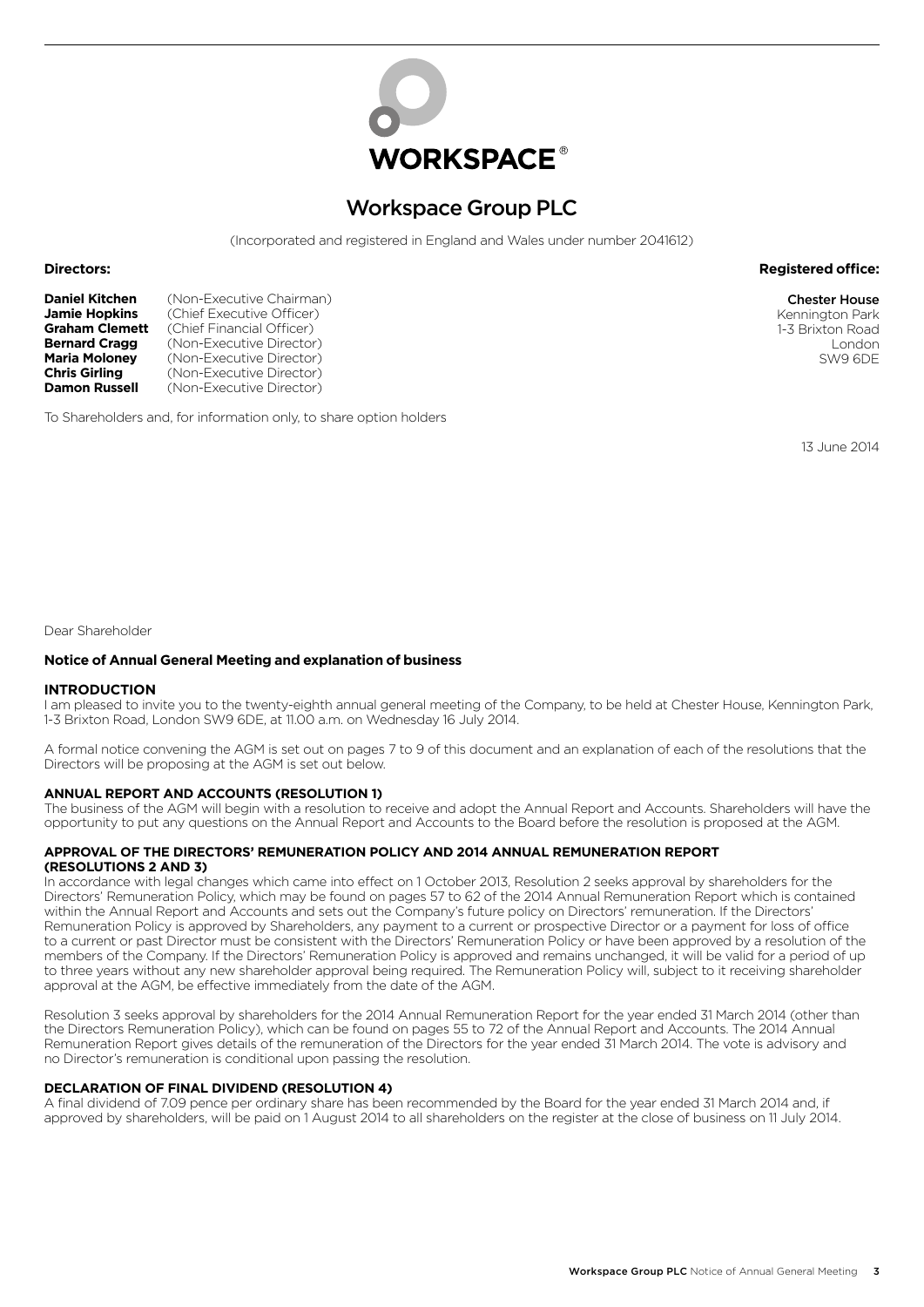#### **RE-ELECTION OF DIRECTORS (RESOLUTIONS 5 TO 10)**

The Articles require one-third of the current Directors to retire by rotation at every annual general meeting. However, the Company is adopting the requirements of the Code in relation to Directors' appointments and in particular the annual re-election of all Directors. Therefore, in accordance with provision B.7.1 of the Code, all of the Directors will retire at the AGM and, being eligible, offer themselves for re-election. In relation to all of the Directors seeking re-election, I can confirm that, following formal performance evaluation, their performance continues to be effective and they continue to demonstrate commitment to their roles as Directors, including commitment of the necessary time for Board and committee meetings and other duties. The Board is satisfied that each of the Non-Executive Directors offering themselves for re-election remain independent in character and judgement and that there are no relationships or circumstances which are likely to affect or could appear to affect their judgement.

Biographical details of each of the Directors are set out on pages 40 to 41 of the Annual Report and Accounts.

#### **RE-APPOINTMENT AND REMUNERATION OF AUDITORS (RESOLUTIONS 11 AND 12)**

The Company is required at each general meeting at which accounts are presented to appoint auditors to hold office until the next such meeting. Accordingly, the Shareholders will be asked to re-appoint PricewaterhouseCoopers LLP as the Company's auditors until the conclusion of the next annual general meeting in 2015 and to grant authority to the Directors to determine their remuneration.

#### **RENEWAL OF AUTHORITY TO ALLOT EQUITY SECURITIES (RESOLUTION 13)**

The authority given to the Directors to allot further shares or to grant rights to subscribe for, or to convert securities into ordinary shares in the capital of the Company requires the prior authorisation of the shareholders in general meeting under section 551 of the Act.

Upon the passing of Resolution 13, (pursuant to paragraph (a)(i) of Resolution 13) the Directors will have the necessary authority until the date of the next annual general meeting in 2015 or, if earlier, 30 September 2015 to allot and/or grant equity securities (as defined in section 560(1) of the Act), up to an aggregate nominal amount of £48,538,898 (which represents approximately one-third of the current issued ordinary share capital of the Company as at 11 June 2014 (being the latest practicable date prior to publication of this document)).

In addition, in line with guidance issued by the ABI on the expectations of institutional investors in relation to the authority of Directors to allot shares, upon the passing of Resolution 13 (pursuant to paragraph (a)(ii) of Resolution 13) the Directors will have authority, until the date of the next annual general meeting of the Company in 2015 (or, if earlier, 30 September 2015) to allot and/or grant equity securities (as defined in section 560(1) of the Act) in connection with a rights issue in favour of Shareholders up to an aggregate nominal amount equal to £97,077,797 as reduced by the aggregate nominal amount of any shares issued under paragraph (a)(i) of Resolution 13. This amount (before any reduction) represents approximately two-thirds of the current issued ordinary share capital of the Company as at 11 June 2014 (being the latest practicable date prior to publication of this document).

In order to ensure that the maximum aggregate nominal amount of equity securities allotted and/or granted under Resolution 13 is never more than an amount equal to two-thirds of the current issued ordinary share capital, deductions will be made from paragraph (a)(i) or (a)(ii) to ensure that this remains the case, whether or not the Company issues shares under paragraph (a)(i) first or paragraph (a)(ii) first.

This limited authority will enable the Directors to issue shares when they believe it is in the interests of the Company to do so. It replaces the equivalent authority taken at the last annual general meeting of the Company in 2013, which will remain in force up until the conclusion of this year's meeting. While the Company would always consider from time to time the best manner of financing the Group, there is no present intention of issuing ordinary shares pursuant to Resolution 13.

The Directors will continue to seek to renew this authority at each annual general meeting in accordance with current best practice.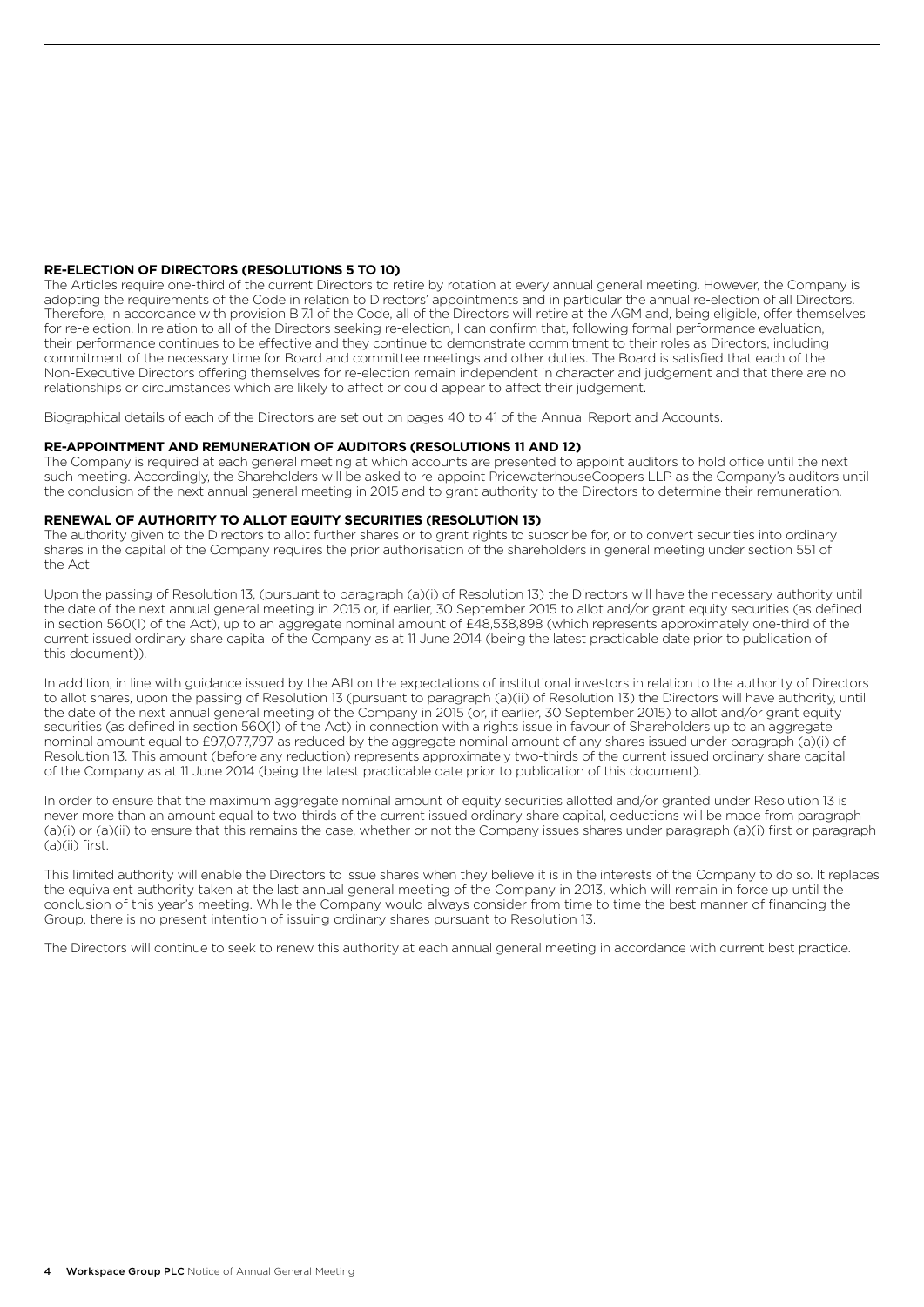#### **DISAPPLICATION OF PRE-EMPTION RIGHTS (RESOLUTION 14)**

If the Directors wish to exercise the authority under Resolution 13 and offer shares (or sell any shares which the Company may purchase and elect to hold as treasury shares) for cash, the Act requires that unless shareholders have given specific authority for the waiver of their statutory pre-emption rights, the new shares must be offered first to existing shareholders in proportion to their existing shareholdings. In certain circumstances, it may be in the best interests of the Company to allot new shares (or to grant rights over shares) for cash or to sell treasury shares for cash without first offering them to existing shareholders in proportion to their holdings.

Resolution 14 empowers the Directors until the date of the next annual general meeting of the Company in 2015 or, if earlier, 30 September 2015, to allot and/or grant equity securities for cash (or transfer shares which are from time to time held by the Company in treasury) (i) (a) by way of a rights issue (subject to certain exclusions), or (b) by way of an open offer or other offer of securities (not being a rights issue) in favour of existing shareholders in proportion to their shareholdings (subject to certain exclusions) or (ii) otherwise than pursuant to (i) up to an aggregate nominal value of £7,280,835 which is equivalent to approximately 5% of the issued ordinary share capital of the Company on 11 June 2014, being the latest practicable date prior to the publication of this document. The Directors will seek to renew such authority and power at successive annual general meetings.

This limited authority will enable the Directors to issue shares when they believe it is in the interests of the Company to do so. It replaces the equivalent authority granted at the last annual general meeting of the Company in 2013, which will remain in force up until the conclusion of the AGM.

As at 11 June 2014 (being the last practicable date prior to publication of this document), the Company held no shares in treasury.

#### **AUTHORITY FOR PURCHASE OF OWN SHARES (RESOLUTION 15)**

Resolution 15 authorises the Company to make market purchases (within the meaning of section 693 of the Act) on the London Stock Exchange of up to a maximum aggregate number of 14,561,670 Ordinary Shares (equivalent to approximately 10% of the current issued ordinary share capital of the Company as at 11 June 2014 (being the latest practicable date prior to publication of this document)), at a minimum price per Ordinary Share of its nominal value and a maximum price of the higher of (i) an amount equal to 105% of the average of the middle market quotations of the Ordinary Shares as derived from the London Stock Exchange Trading System for the five business days immediately preceding the day on which that Ordinary Share is contracted to be purchased and (ii) an amount equal to the higher of the last independent trade and the highest current independent bid on the London Stock Exchange Daily Official List at the time the purchase is carried out. Resolution 15 should not be taken as an indication that the Company will purchase Ordinary Shares at any particular price or indeed at all. The Directors would only consider making purchases if they believe that such purchases would result in an increase in earnings per share and are in the best interests of the Shareholders. Any Ordinary Shares purchased under the authority would either be cancelled, and the number of Ordinary Shares in issue would be reduced accordingly, or would be held in treasury.

The authority will expire at the conclusion of the annual general meeting of the Company in 2015 or, if earlier, 18 months after the passing of Resolution 15. It is intended to renew such authority and power at successive annual general meetings.

The Directors would consider holding as treasury shares any shares which the Company repurchases pursuant to the authority provided by this Resolution 15. To the extent that any shares repurchased by the Company are held in treasury, earnings per share will only be increased on a temporary basis until such time as the shares are sold or transferred out of treasury. Overall, the Directors believe that the ability of the Company to hold shares in treasury will provide the Company with greater flexibility in the management of its share capital. The Company has options outstanding over 3,071,497 shares; the aggregate nominal amount of which represents approximately 2.1% of the Company's current issued Ordinary Shares as at 11 June 2014 (being the latest practicable date prior to publication of this document). If the Company bought back the maximum number of Ordinary Shares permitted pursuant to this Resolution, then the total number of options to subscribe for Ordinary Shares outstanding at 11 June 2014 would represent 2.3% of the reduced issued share capital of the Company.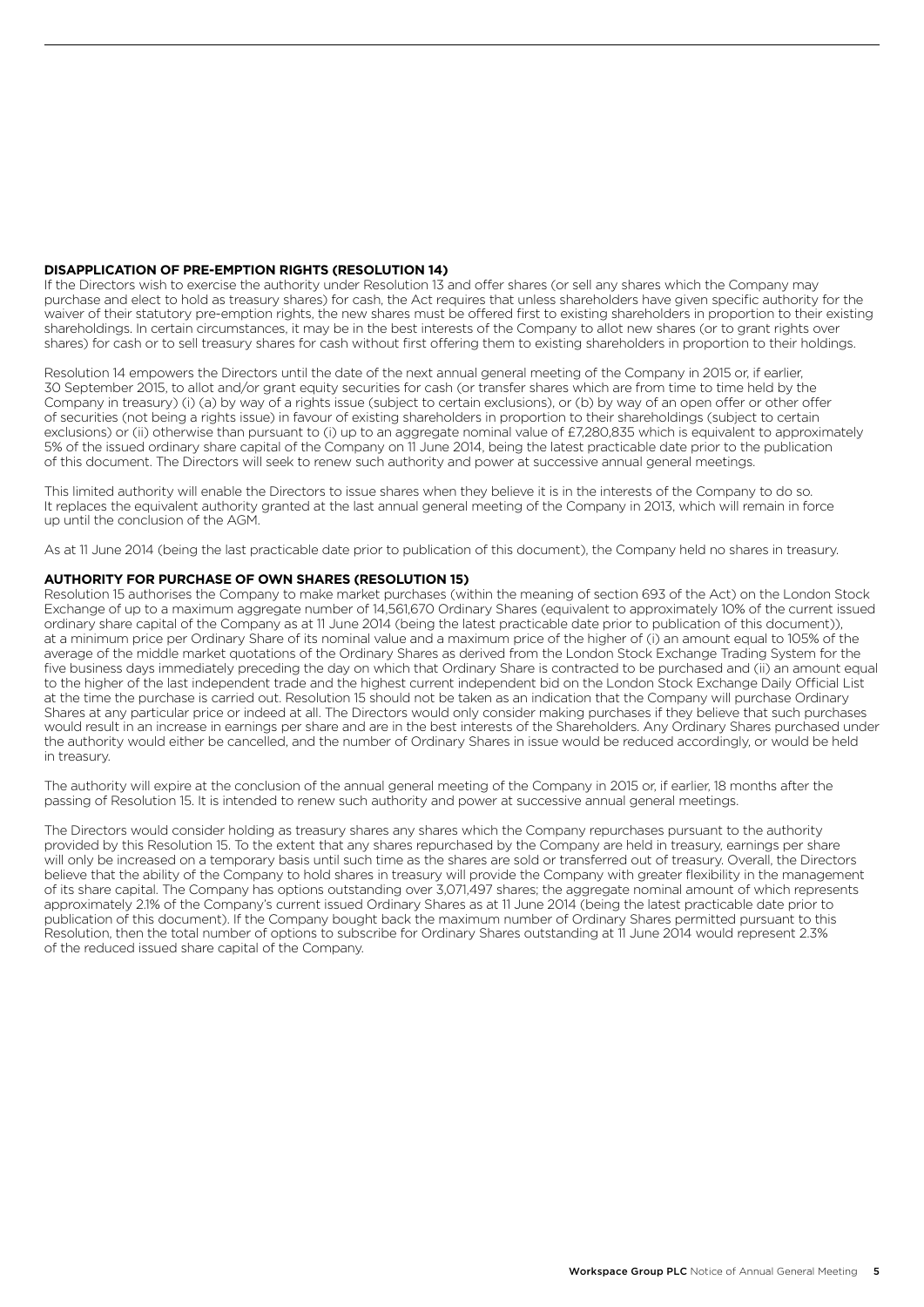#### **AUTHORITY TO RETAIN A NOTICE PERIOD OF FOURTEEN CLEAR DAYS FOR GENERAL MEETINGS (RESOLUTION 16)**

Resolution 16 is a resolution to allow the Company to hold general meetings (other than annual general meetings) on 14 clear days' notice. Before the coming into force of the Shareholders' Rights Regulations on 3 August 2009, the Company was able to call general meetings (other than an annual general meeting) on 14 clear days' notice without obtaining shareholder approval. Changes made to the Act by the Shareholders' Rights Regulations increased the notice period required for general meetings of the Company to 21 days unless shareholders approve a shorter notice period (which cannot be less than 14 clear days). AGMs will continue to be held on at least 21 days' clear notice.

Accordingly, in order to preserve the Company's ability to call general meetings (other than an annual general meeting) on 14 clear days' notice, Resolution 16 seeks such approval from Shareholders. The flexibility offered by this Resolution will be used where, taking into account the circumstances, the Directors consider this appropriate in relation to the business to be considered at the general meeting. If granted, the approval will be effective until the Company's next annual general meeting in 2015, when it is intended that a similar resolution will be proposed.

#### **ACTION TO BE TAKEN**

You will find enclosed a form of proxy for use at the AGM, to be held Chester House, Kennington Park, 1-3 Brixton Road, London SW9 6DE at 11.00 a.m. on Wednesday 16 July 2014.

Whether or not you intend to be present at the AGM you are requested to complete and sign the enclosed form of proxy and return it as soon as possible to the Company's registrars, Computershare Investor Services PLC, The Pavilions, Bridgwater Road, Bristol BS99 6ZY. Members may also register the appointment of a proxy electronically by accessing the website www.eproxyappointment.com, which is operated by Computershare Investor Services PLC. In either case, the proxy appointment must be received by Computershare Investor Services PLC by no later than 48 hours (excluding weekends and any bank holiday) before the time of the AGM.

Alternatively, CREST members who wish to appoint a proxy or proxies through the CREST electronic proxy appointment service may do so by using the procedures described in the CREST Manual. CREST messages must be received by the issuer's agent not later than 48 hours (excluding weekends and any bank holiday) before the time appointed for holding the AGM. Completion and return of a form of proxy will not preclude Shareholders from attending and voting at the AGM should they choose to do so.

#### **RECOMMENDATION**

Your Board considers that the resolutions to be proposed at the AGM are in the best interests of the Company and the Shareholders as a whole, and the Board unanimously recommends that you vote in favour of the proposed resolutions. The Directors intend to vote in favour of the resolutions in respect of their own beneficial shareholdings in the Company.

Yours sincerely

#### **Daniel Kitchen**

Chairman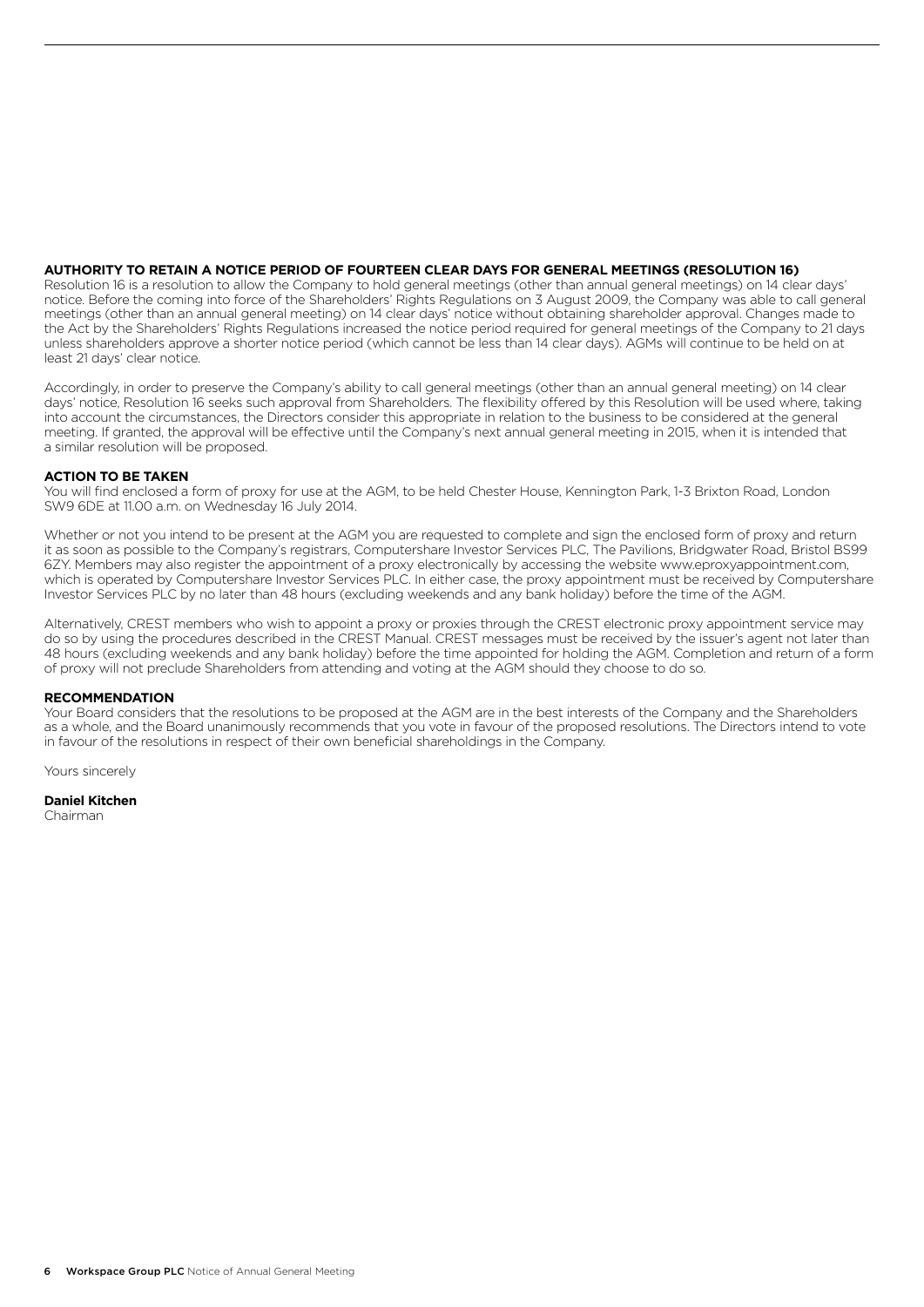## **WORKSPACE GROUP PLC (INCORPORATED AND REGISTERED IN ENGLAND AND WALES UNDER NUMBER 2041612)**

#### **NOTICE OF ANNUAL GENERAL MEETING**

NOTICE IS HEREBY GIVEN that the twenty-eighth Annual General Meeting of the Company will be held at Chester House, Kennington Park, 1-3 Brixton Road, London SW9 6DE at 11.00 a.m. on Wednesday 16 July 2014 to consider and, if thought fit, to pass the following resolutions, of which numbers 1 to 13 will be proposed as ordinary resolutions and numbers 14 to 16 as special resolutions:

**To consider and, if thought fit, to pass each of the following resolutions as an ordinary resolution:**

- **1. To receive and adopt the annual report and accounts of the Company for the financial year ended 31 March 2014 and the reports of the Directors and auditors thereon.**
- **2. To approve the Directors' Remuneration Policy set out on pages 57 to 62 of the Annual Report and Accounts for the financial year ended 31 March 2014.**
- **3. To approve the 2014 Annual Remuneration Report for the year ended 31 March 2014 (other than the Directors' Remuneration Policy) set out on pages 55 to 72 of the Annual Report and Accounts for the financial year ended 31 March 2014.**
- **4. To declare a final dividend of 7.09 pence per Ordinary Share in respect of the financial year ended 31 March 2014.**
- **5. To re-elect as a director Mr Daniel Kitchen who retires by rotation and, being eligible, offers himself for re-election.**
- **6. To re-elect as a director Mr Jamie Hopkins who retires by rotation and, being eligible, offers himself for re-election.**
- **7. To re-elect as a director Mr Graham Clemett who retires by rotation and, being eligible, offers himself for re-election.**
- **8. To re-elect as a director Dr Maria Moloney who retires by rotation and, being eligible, offers herself for re-election.**
- **9. To re-elect as a director Mr Chris Girling who retires by rotation and, being eligible, offers himself for re-election.**
- **10. To re-elect as a director Mr Damon Russell who retires by rotation and, being eligible, offers himself for re-election.**
- **11. To re-appoint PricewaterhouseCoopers LLP as auditors of the Company to hold office from the conclusion of this meeting until the conclusion of the annual general meeting in 2015.**
- **12. To authorise the Directors to determine the remuneration of the auditors.**

#### **13. THAT:**

- (a) in substitution for all subsisting authorities to the extent unused, the Directors be and they are hereby generally and unconditionally authorised, in accordance with section 551 of the Companies Act 2006 (the 'Act'), to exercise all the powers of the Company to allot and/or grant rights to subscribe for, or to convert any security into, equity securities (as defined in section 560(1) of the Act) in the Company:
	- (i) up to an aggregate nominal amount of  $E48,538,898$  (such amount to be reduced by the nominal amount of any equity securities (as defined in section 560(1) of the Act) previously allotted and/or granted under paragraph (a)(ii) below in excess of such sum); and
	- (ii) comprising equity securities (as defined in section 560(1) of the Act) up to an aggregate nominal amount of £97,077,797 (such amount to be reduced by any allotments and/or grants previously made under paragraph (a)(i) above) in connection with an offer by way of a rights issue:
		- (A) to ordinary shareholders in proportion (as nearly as may be practicable) to their existing holdings; and
		- (B) to holders of other equity securities as required by the rights of those securities or as the Board otherwise considers necessary,

 and so that the Board may, in either case, impose any limits or restrictions and make any arrangements which it considers necessary or expedient to deal with treasury shares, fractional entitlements, record dates or with legal, regulatory or practical problems in, or under the laws, or the requirements of any regulatory body or any stock exchange in any territory or otherwise howsoever.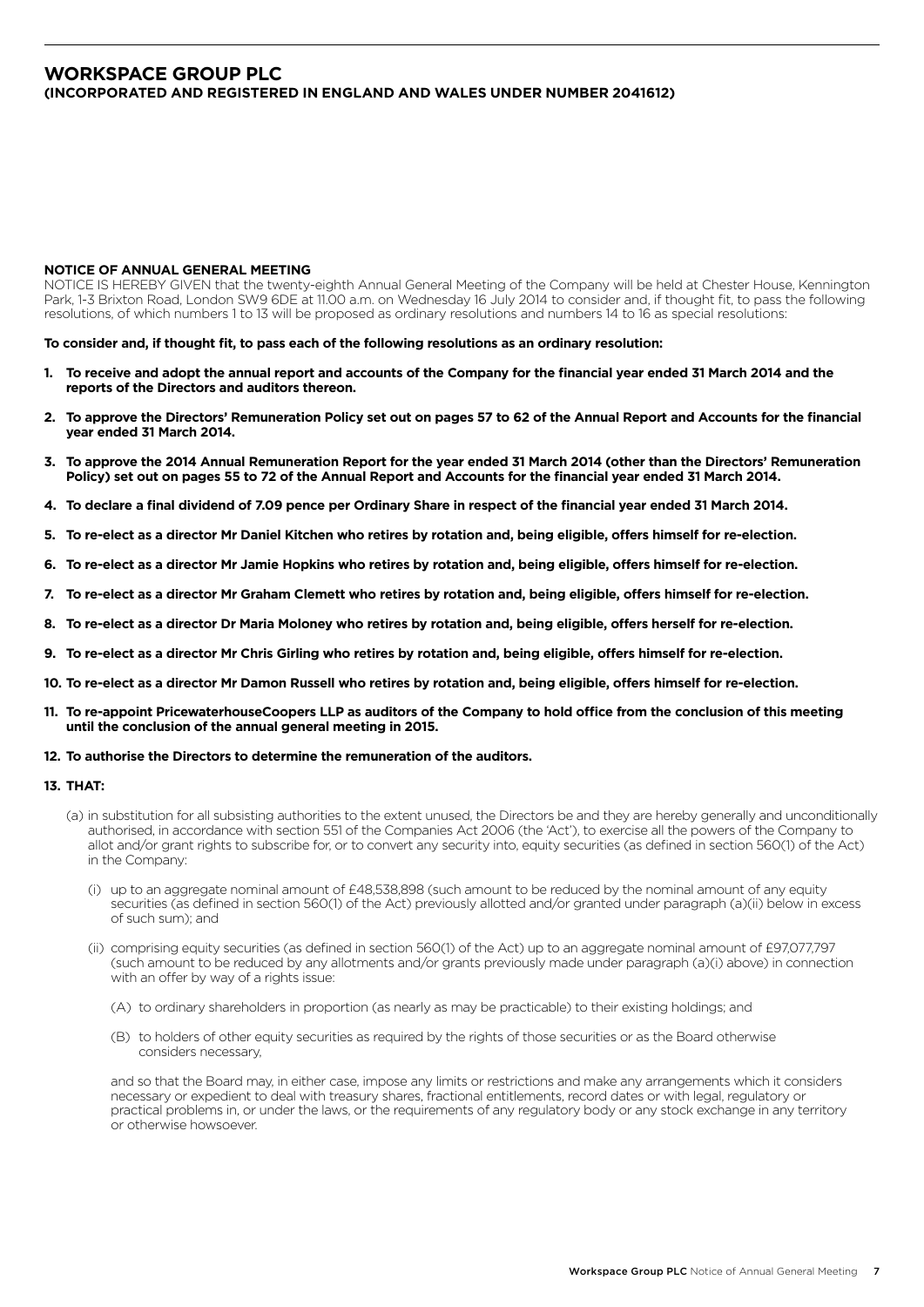The authority conferred on the Directors under paragraphs (i) and (ii) above shall expire at the conclusion of the next annual general meeting of the Company in 2015 or, if earlier, 30 September 2015, but so that this authority shall allow the Company to make offers or agreements before the expiry of this authority which would or might require equity securities (as defined in section 560(1) of the Act) to be allotted and/or granted after such expiry and notwithstanding such expiry the Directors may allot and/or grant such equity securities in pursuance of such offers or agreements; and

(b) words and expressions defined in or for the purposes of Part 17 of the Act shall bear the same meanings in this resolution.

#### **14. To consider and, if thought fit, to pass the following resolution as a special resolution:**

**THAT** in substitution for all subsisting authorities to the extent unused:

(a) the Directors be and they are hereby empowered pursuant to section 570 and section 573 of the Act:

- (i) subject to the passing of Resolution 13 set out in this Notice, to allot and/or grant equity securities for cash pursuant to the authority given in accordance with section 551 of the Act by Resolution 13; and
- (ii) to transfer shares which are held by the Company in treasury,

 as if section 561(1) of the Act did not apply to any such allotment, grant and/or transfer, provided that this power shall be limited to the allotment, grant and/or transfer of equity securities:

- (A) in connection with or the subject of an offer or invitation, open for acceptance or application for a period fixed by the Directors, to (i) holders of Ordinary Shares in the Company and (ii) holders of such other equity securities of the Company as the Directors may determine, in proportion (as nearly as practicable) to their existing holdings on a record date fixed by the Directors or (where applicable) in accordance with the rights for the time being attached to such equity securities, subject in each case to such exclusions or other arrangements as the Directors may deem necessary or expedient to deal with treasury shares, fractional entitlements, record dates or with legal, regulatory or practical problems in or under the laws of, or the requirements of any regulatory body or any stock exchange in any territory, or otherwise howsoever;
- (B) in connection with the terms of any share option scheme for the time being operated by the Company (and any shares acquired or held by the Company in treasury may be transferred in satisfaction of the exercise of options under such scheme); and
- (C) otherwise than pursuant to sub-paragraphs (A) and (B) up to an aggregate nominal amount of £7,280,835,

 and shall expire at the conclusion of the next annual general meeting of the Company in 2015 or, if earlier, on 30 September 2015, except that the Company may, before such expiry, make offers or agreements which would or might require equity securities to be allotted, granted or transferred after such expiry and notwithstanding such expiry the Directors may allot, grant or transfer equity securities in pursuance of such offers or agreements; and

(b) words and expressions defined in or for the purposes of Part 17 of the Act shall bear the same meanings in this resolution.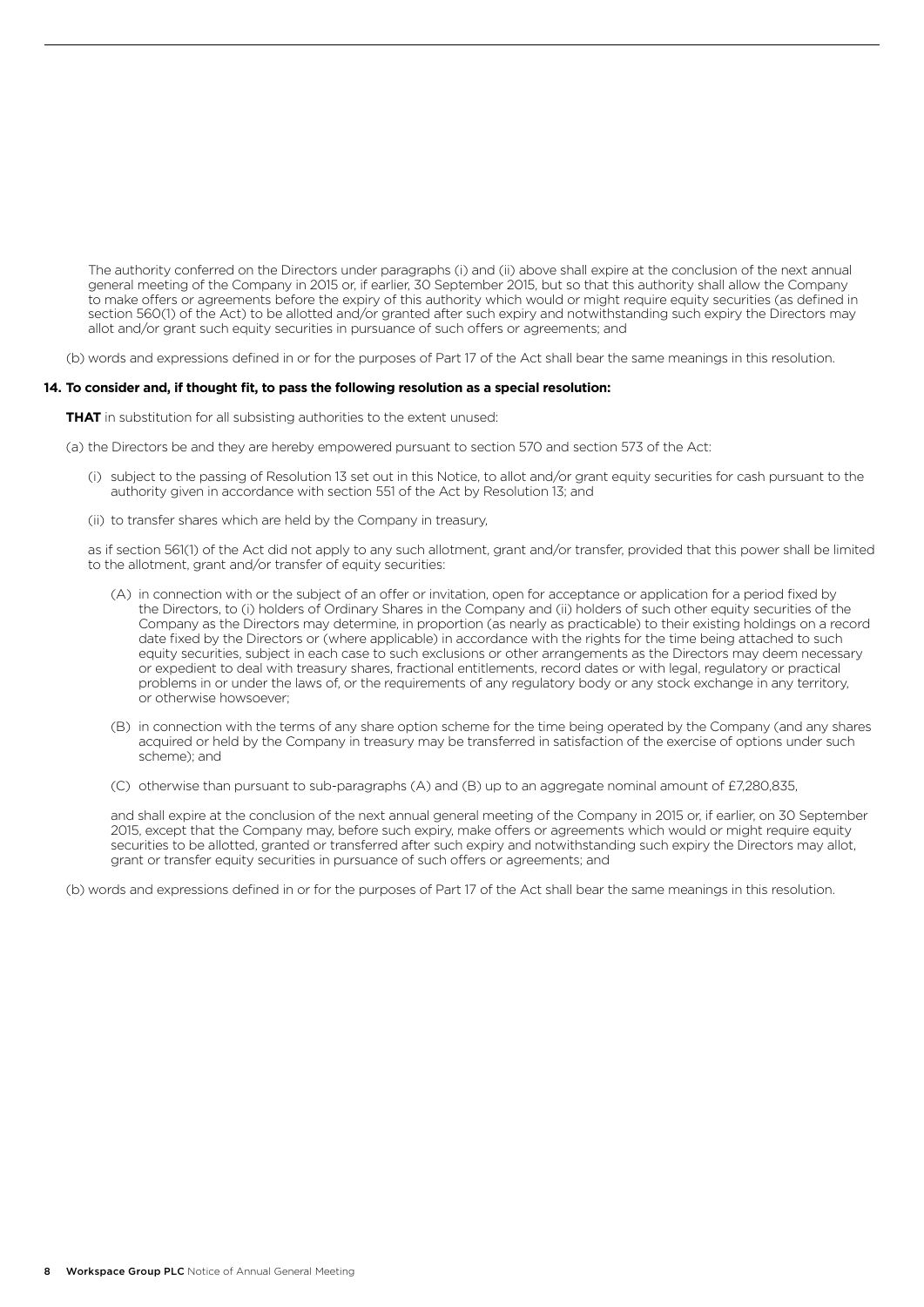#### **15. To consider and, if thought fit, to pass the following resolution as a special resolution:**

 **THAT** the Company be and is hereby generally and unconditionally authorised, pursuant to and in accordance with section 701 of the Act, to make market purchases (within the meaning of section 693(4) of the Act) of Ordinary Shares in the capital of the Company on such terms and in such manner as the Directors may from time to time determine, provided that:

- (a) the maximum aggregate number of Ordinary Shares hereby authorised to be purchased shall be 14,561,670 Ordinary Shares of £1.00 each;
- (b) the minimum price which may be paid for an Ordinary Share is the nominal value of such Ordinary Share;
- (c) the maximum price which may be paid for an Ordinary Share is the highest of:
	- (i) an amount equal to 105% of the average of the middle market quotations for an Ordinary Share (as derived from the London Stock Exchange Daily Official List) for the five business days immediately preceding the date on which the Ordinary Share is contracted to be purchased; and
	- (ii) the higher of the price of the last independent trade of an Ordinary Share and the highest current independent bid for an Ordinary Share on the London Stock Exchange Official List as derived from the London Stock Exchange Trading System at the time the purchase is carried out;
- (d) the minimum and maximum prices per Ordinary Share referred to in sub-paragraphs (b) and (c) of this resolution are in each case exclusive of any expenses payable by the Company;
- (e) the authority hereby conferred shall expire at the conclusion of the next annual general meeting of the Company in 2015 or, if earlier, 18 months after the date of the passing of this resolution, unless such authority is varied, revoked or renewed prior to such time by the Company in a general meeting by a special resolution; and
- (f) the Company may make a contract to purchase Ordinary Shares under the authority hereby conferred prior to the expiry of such authority which will or may be completed wholly or partly after the expiration of such authority, and the Company may purchase Ordinary Shares in pursuance of any such contract as if the authority conferred hereby had not expired.

#### **16. To consider and, if thought fit, to pass the following resolution as a special resolution:**

**THAT** a general meeting other than an annual general meeting of the Company may be called on not less than 14 clear days' notice.

By order of the Board

#### **Carmelina Carfora**

Company Secretary Dated: 13 June 2014

#### **Registered Office:**

Chester House Kennington Park 1-3 Brixton Road London SW9 6DE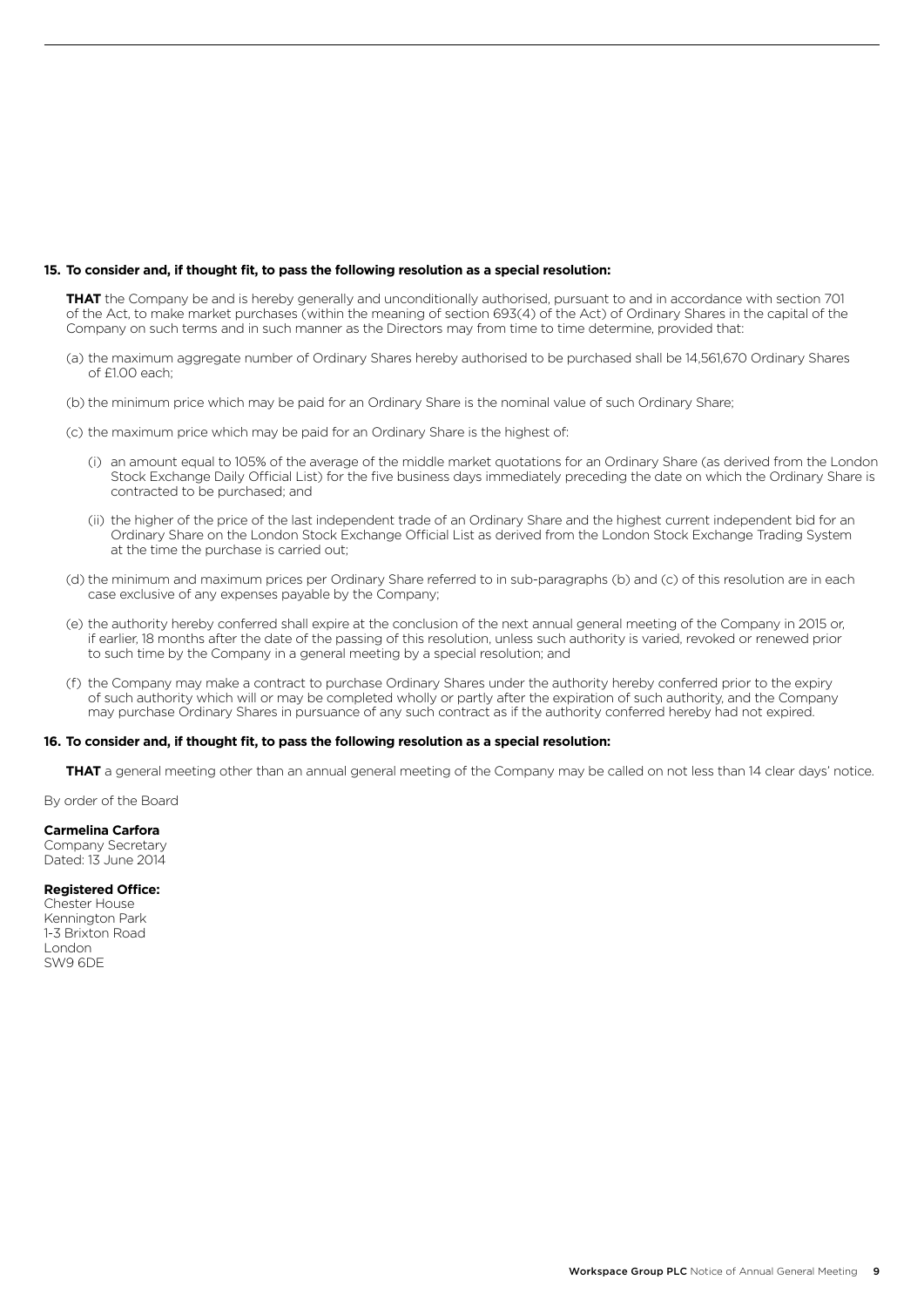## **NOTES**

- 1 Pursuant to Regulation 41 of the Uncertificated Securities Regulations 2001, only those shareholders entered in the register of members of the Company at the close of business on the day which is two days before the day of the AGM (or, in the event of any adjournment, on the day which is two days before the day of the adjourned meeting) shall be entitled to attend and vote at the AGM in respect of the shares registered in their name at that time. Changes to entries on the register of members after that time shall be disregarded in determining the rights of any person to attend or vote at the AGM.
- 2 A member is entitled to appoint one or more proxies to exercise all or any of the member's rights to attend, speak and vote at the AGM. A proxy need not be a member of the Company but must attend the meeting for the member's vote to be counted. If a member appoints more than one proxy to attend the AGM, each proxy must be appointed to exercise the rights attached to a different share or shares held by the member. If a member wishes to appoint more than one proxy and so requires additional forms of proxy, the member should contact the Company's registrars. A form of proxy accompanies this Notice. Completion and return of such proxy will not preclude a member from attending the AGM and voting in person.
- 3 To be valid, a form of proxy for use at the AGM and the power of attorney or authority (if any) under which it is signed, or a copy of such authority notarially certified must be signed and lodged with the Company's registrars, Computershare Investor Services PLC, The Pavilions, Bridgwater Road, Bristol BS99 6ZY, no later than 48 hours (excluding weekends and any bank holiday) before the time fixed for the AGM or the adjourned meeting.
- 4 In the case of joint holders, where more than one of the joint holders purports to appoint a proxy, only the appointment submitted by the most senior holder will be accepted. Seniority is determined by the order in which the names of the joint holders appear in the Company's register in respect of the joint holding (the first named being deemed the most senior).
- 5 The right to appoint a proxy does not apply to persons whose shares are held on their behalf by another person and who have been nominated to receive communications from the Company in accordance with section 146 of the Act (a Nominated Person). A Nominated Person may have a right under an agreement with the registered Shareholder who holds the shares on their behalf to be appointed (or to have someone else appointed) as a proxy. Alternatively, if a Nominated Person does not have such a right, or does not wish to exercise it, he/she may have a right under such an agreement to give instructions to the person holding the shares as to the exercise of voting rights. Nominated persons are reminded that their main point of contact in terms of their investment in the Company remains the member who nominated the Nominated Person to enjoy information rights (or, perhaps the custodian or broker who administers the investment on their behalf). Nominated Persons should continue to contact that member, custodian or broker (and not the Company) regarding any changes or queries relating to the Nominated Person's personal details and interest in the Company (including any administrative matter). The only exception to this is where the Company expressly requests a response from a Nominated Person.
- 6 CREST members who wish to appoint a proxy or proxies through the CREST electronic proxy appointment service may do so for the meeting and any adjournments thereof by using the procedures described in the CREST Manual. CREST personal members or other CREST sponsored members, and those CREST members who have appointed a voting service provider(s), should refer to their CREST sponsor or voting service provider(s), who will be able to take the appropriate action on their behalf.
- 7 In order for a proxy appointment or instruction made using the CREST service to be valid, the appropriate CREST message (a CREST Proxy Instruction) must be properly authenticated in accordance with Euroclear UK & Ireland Limited's specifications, and must contain the information required for such instruction, as described in the CREST Manual (available via www.euroclear.com/CREST). To appoint one or more proxies or to give an instruction to a proxy (whether previously appointed or otherwise) via the CREST system, CREST messages must be received by the Company's agent (ID number 3RA50) not later than 48 hours (excluding weekends and any bank holiday) before the time appointed for holding the meeting. For this purpose, the time receipt will be taken to be the time (as determined by the timestamp generated by the CREST system) from which the Company's agent is able to retrieve the message by enquiry to CREST in the manner prescribed by CREST. After this time any change of instructions to proxies appointed through CREST should be communicated to the appointee through other means. The Company may treat as invalid a proxy appointment sent by CREST in the circumstances set out in regulation 35(5)(a) of the Uncertificated Securities Regulations 2001 (as amended).
- 8 CREST members and, where applicable, their CREST sponsors, or voting service providers should note that Euroclear UK & Ireland Limited does not make available special procedures in CREST for any particular message. Normal system timings and limitations will, therefore, apply in relation to the input of CREST Proxy Instructions. It is the responsibility of the CREST member concerned to take (or, if the CREST member is a CREST personal member, or sponsored member, or has appointed a voting service provider, to procure that his CREST sponsor or voting service provider(s) take(s)) such action as shall be necessary to ensure that a message is transmitted by means of the CREST system by any particular time. In this connection, CREST members and, where applicable, their CREST sponsors or voting service providers are referred, in particular, to those sections of the CREST Manual concerning practical limitations of the CREST system and timings (www.euroclear.com/CREST).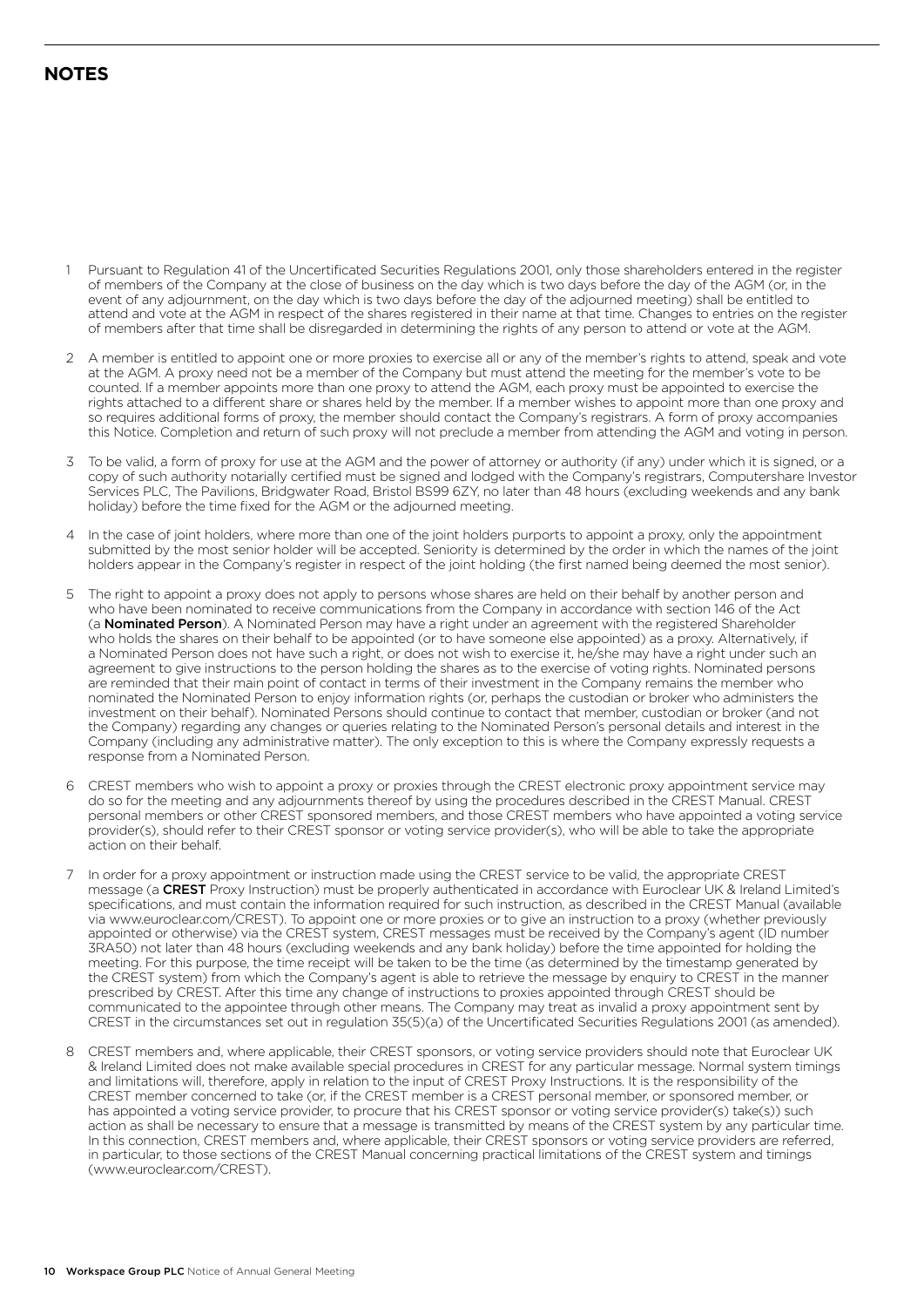- 9 Alternatively, members may register the appointment of a proxy for the AGM electronically, by accessing the website www.investorcentre.co.uk/eproxy, using the Control Number, PIN and Shareholder Reference Number set out on their proxy card, where full details of the procedure are given. This website is operated by Computershare Investor Services PLC. The proxy appointment and any power of attorney or other authority under which the proxy appointment is made must be received by Computershare Investor Services PLC not less than 48 hours (excluding weekends and any bank holiday) before the time for holding the AGM or adjourned meeting or (in the case of a poll taken otherwise than at or on the same day as the meeting or adjourned meeting) for the taking of the poll at which it is to be used. The use of the internet service in connection with the AGM is governed by Computershare Investor Services PLC's conditions of use set out on the website, www.investorcentre.co.uk/eproxy and may be read by logging on to that site.
- 10 Any corporation which is a member can appoint one or more corporate representatives who may exercise on its behalf all of its powers as a member provided that, if it is appointing more than one corporate representative, it does not do so in relation to the same shares. It is therefore no longer necessary to nominate a designated corporate representative.
- 11 As at 11 June 2014, being the latest practicable date prior to publication of this Notice, the Company had 145,616,695 Ordinary Shares in issue with a total of 145,616,695 voting rights.
- 12 The Executive Directors' service contracts and Non-Executive Directors' letters of appointment are available for inspection at the Company's registered office and will be available for inspection during normal business hours on any weekday (Saturdays, Sundays and Bank Holidays excluded) at the place of the AGM from 15 minutes prior to the commencement of the AGM until the conclusion thereof.
- 13 Under section 527 of the Act, members meeting the threshold requirements set out in that section have the right to require the Company to publish on a website a statement setting out any matter relating to:
	- (a) the audit of the Company's accounts (including the auditor's report and the conduct of the audit) that are to be laid before the AGM; or
	- (b) any circumstance connected with an auditor of the Company ceasing to hold office since the previous meeting at which annual accounts and reports were laid in accordance with section 437 of the Act.

 The Company may not require the members requesting any such website publication to pay its expenses in complying with sections 527 or 528 of the Act. Where the Company is required to place a statement on a website under section 527 of the Act, it must forward the statement to the Company's auditor not later than the time when it makes the statement available on the website. The business which may be dealt with at the meeting includes any statement that the Company has been required under section 527 of the Act to publish on a website.

- 14 Any member attending the AGM has the right to ask questions. The Company must cause to be answered any question relating to the business being dealt with at the AGM put by a member attending the meeting. However, members should note that no answer need be given in the following circumstances:
	- (a) if to do so would interfere unduly with the preparation of the meeting or would involve a disclosure of confidential information;
	- (b) if the answer has already been given on a website in the form of an answer to a question; or
	- (c) if it is undesirable in the interests in the Company or the good order of the meeting that the question be answered.
- 15 This Notice, together with information about the total numbers of shares in the Company in respect of which members are entitled to exercise voting rights at the AGM as at 11 June 2014, being the latest practicable date prior to publication of this Notice and, if applicable, any members' statements, members' resolutions or members' matters of business received by the Company after the date of this notice, will be available on the Company's website www.workspace.co.uk.
- 16 Any electronic address provided either in this Notice or in any related documents (including the form of proxy) may not be used to communicate with the Company for any purposes other than those expressly stated.

#### Workspace Group PLC

Chester House Kennington Park 1-3 Brixton Road London SW9 6DE

- T +44 (0) 207 138 3300
- F +44 (0) 207 247 0157
- W www.workspace.co.uk
- E investor.relations@workspace.co.uk